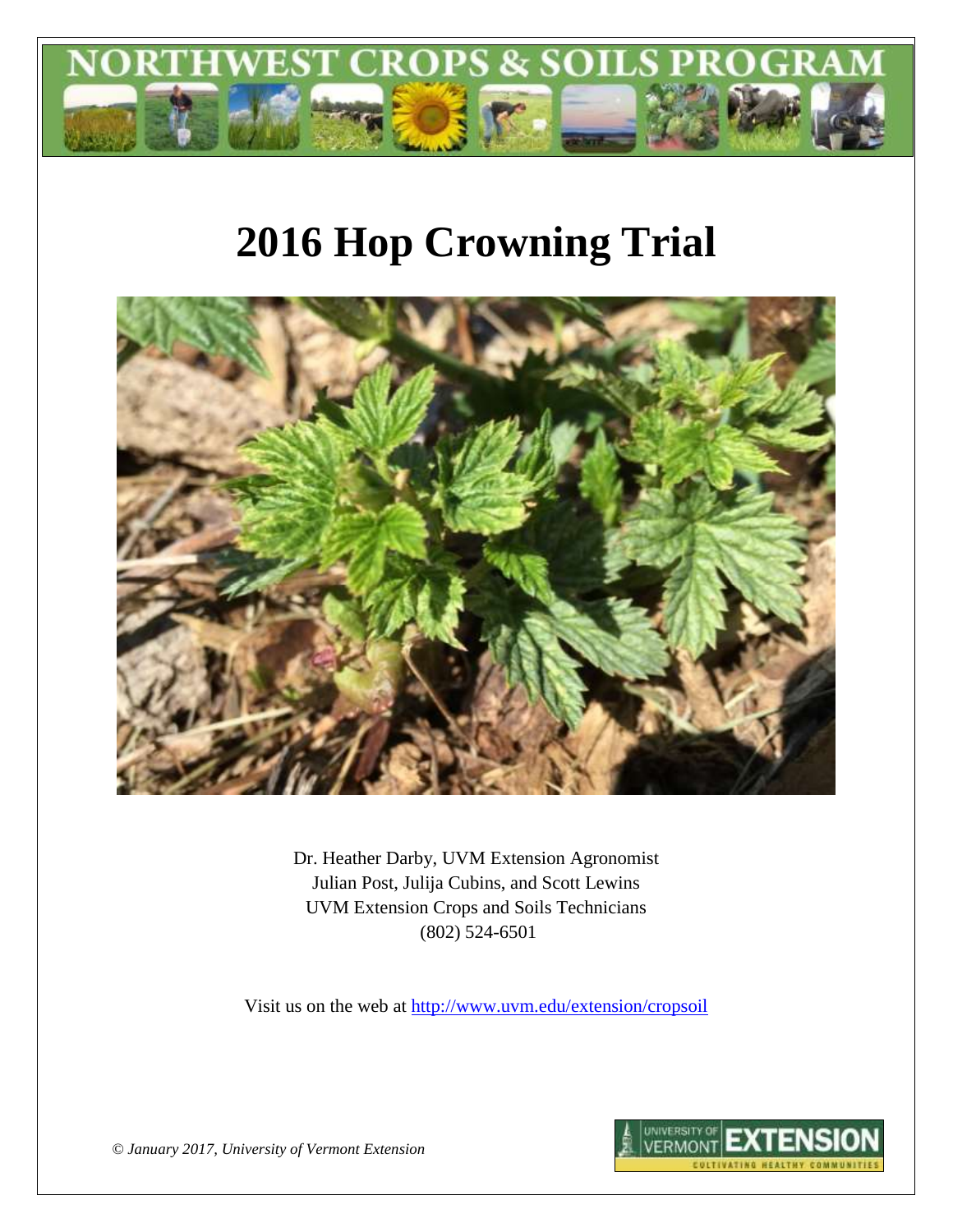#### **2016 HOP CROWNING TRIAL Dr. Heather Darby, University of Vermont Extension heather.darby[at]uvm.edu**

Downy mildew has been identified as the primary pathogen plaguing our northeastern hop yards. This disease causes reduced yield, poor hop quality, and can cause the plant to die in severe cases. Control measures that reduce disease infection and spread while minimizing the impact on the environment, are desperately needed for the region. Mechanical control is one means to reduce downy mildew pressure in hop yards. Scratching, pruning, or crowning is a practice initiated in the early spring when new growth has just emerged from the soil.

The first shoots have an irregular growth rate and are not the most desirable for producing hop cones later in the season. Removal of this first new growth through mechanical means also helps to remove downy mildew inoculum that has overwintered in the crown. The top of the crown itself can be removed to further eliminate overwintering downy mildew. When the top of the crown is removed, the practice is typically referred to as "Crowning." Crowning also reduces the amount of plant material that is above ground and susceptible to downy mildew spores during wet spring conditions that are ideal for infection. To achieve this effect, cutting is performed 0.50 to 1.0 inch below the soil surface. Setting the plant back like this is an advantage for managing disease, but also reduces the time the plant has to grow vegetatively to the top of the trellis, potentially affecting yield. While crowning is standard practice in other regions, we are still learning about the effects of crowning in the Northeast. So far, our studies have indicated that crowning does result in better hop yields, and that earlier crowning is more effective for this region.

While the cause for this increased yield likely has to do with the above benefits of crowning, there is another possible variable that crowning may have an effect on early season soil temperatures. Since crowning disturbs the soil while it is thawing and removes some of the surface debris that could potentially slow the warming of the earth around each hop plant, it was important to determine whether soil temperature might be contributing to better yields. The crowning experiment in 2016 tested whether early season soil temperature was an important factor in hop yield and quality. To test this, one treatment included plants that were crowned according to our standard method, one treatment included plants that were uncovered to increase soil temperature without removing any hop growth, and one treatment was left untouched, with no crowning or uncovering.

### **MATERIALS AND METHODS**

The replicated research plots were located at Borderview Research Farm in Alburgh, VT on a Benson rocky silt loam. The experimental design was a randomized complete block with 10' x 35' plots (each plot had 7 hills). Plots were replicated 3 times. Main plots consisted of two varieties. 'Cascade' served as a moderately resistant cultivar and 'Nugget' served as a downy mildew susceptible treatment. Split plots were two crowning dates. Crowning was completed in 2016 on 18-Apr on one treatment. Plants in a second treatment were uncovered on the same day to increase soil temperature without pruning back any growth. A control treatment was left with no crowning or disturbance. Crowning was performed using a Craftsman high-wheel walk-behind trimmer fitted with a circular metal brush-cutting blade fixed with chainsaw teeth (Image 1).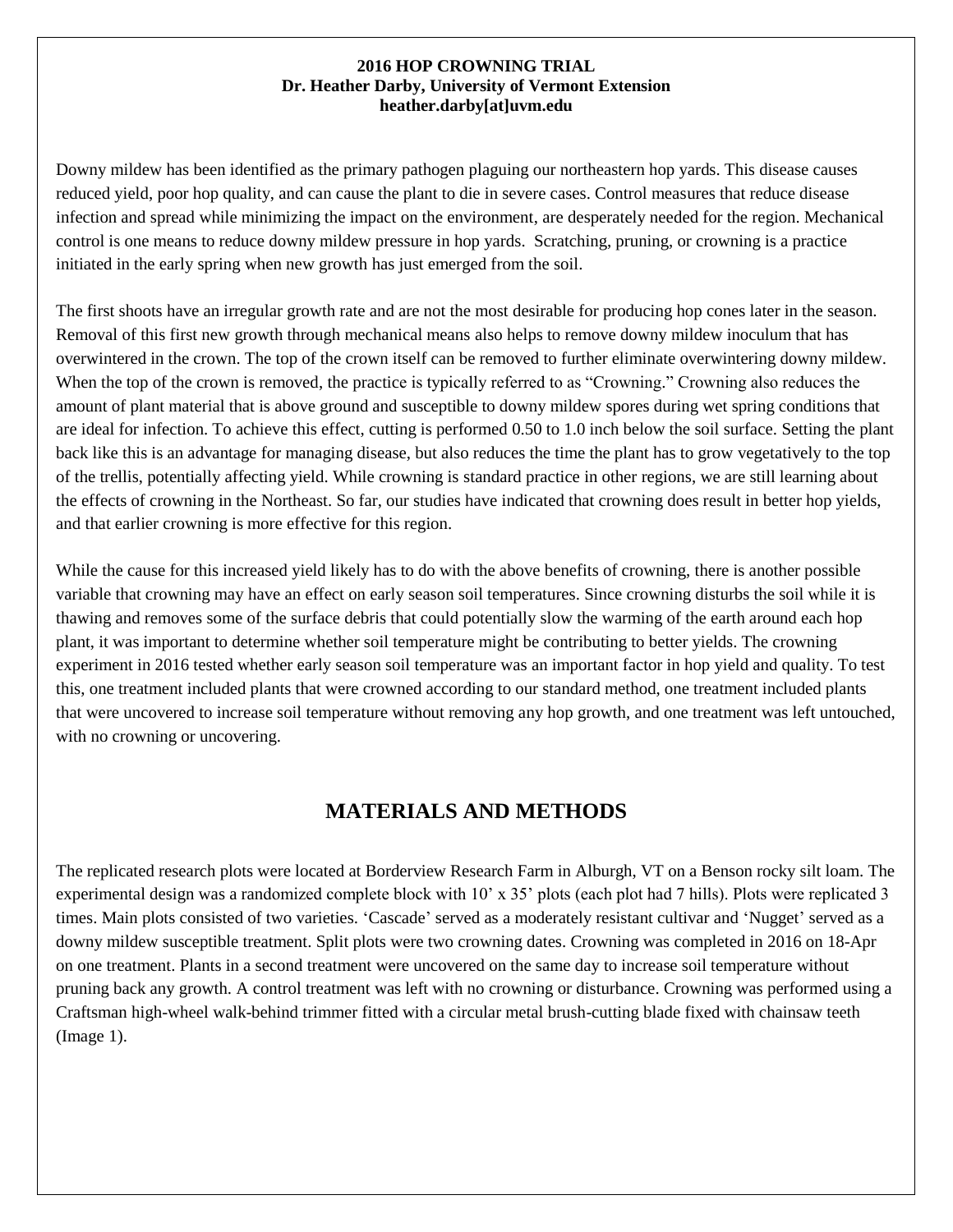

Fungicides were sprayed regularly throughout the season. The pesticides used in the research yard in 2016 were Champ WG (Nufarm Americas Inc., EPA Reg. No. 55146-1), Regalia (Marrone Bio Innovations, EPA Reg. No. 84059-3), Cease (BioWorks, Inc., EPA Reg. No. 264-1155-68539), and Trilogy (Certis USA, LLC., EPA Reg. No. 70051-2). The hop yard was irrigated weekly in June, July and August at a rate of 3900 gallons of water per acre.

Fertigation (fertilizing through the irrigation system) was used to apply fertilizer more efficiently. Starting in late May, the hops received 5 lbs ac<sup>-1</sup> of nitrogen (N) through the irrigation system on a weekly basis until early July. At each fertigation application, 25 lbs of Chilean nitrate (16% N) were applied during irrigation events. The fertilizer was distributed evenly through 3000 gallons of water using a Dosatron unit. In addition to the fertigation,  $100$  lbs ac<sup>-1</sup> of N was applied by hand on 20-May. Another 100 lbs ac-1 was applied by hand on 21-Jun. Chilean nitrate (16-0-0) and Pro Gro (5-3-4) were used to supply N to the hops on those two dates. Total N application (including fertigation) for the season was 235 lbs ac<sup>-1</sup>. Fertility was only applied to the 3-foot row that the hops are planted in, and per-acre calculation for fertilizer was based on the square footage of those rows, excluding the 12-foot drive rows in between. All fertilizers were OMRI-approved for use in USDA approved organic systems.

Each plot was scouted weekly for downy mildew basal spikes starting in mid-May until the end of the month. Aerial spikes and leaves infected with downy mildew were scouted from June to late August. Basal spikes were reported by total number per plot, while aerial spikes were reported by total number per plant. Leaf scouting was performed by counting 10 leaves at random on the bottom 6 feet of each plant. In addition, the height of three bines per plot was measured from early May to mid-June to track growth patterns between the treatments.

Hop harvest was targeted for when cones were at 21-27% dry matter. At harvest, hop bines were cut in the field and brought to a secondary location to be run through our mobile harvester. Plants were assessed for severity of foliar disease on a 1-5 scale, 5 being worst. Picked hop cones were weighed on a per plot basis, 100-cone weights were recorded, and moisture was determined using a dehydrator. The 100 cones from each plot were assessed for incidence of downy mildew. They were also assessed for severity of browning due to disease on a scale of 1-5, 5 being worst. All hop cones were dried to 8% moisture, baled, vacuum sealed, and then placed in a freezer. Hop samples from each plot were analyzed for alpha acids, beta acids and Hop Storage Index (HSI) by the University of Vermont's testing laboratory.

Yields are presented at 8% moisture on a per acre basis. Per acre calculations were performed using the spacing in the UVM Extension hop yard crowning trial section of 872 hills (1744 strings) ac<sup>-1</sup>. Yields were analyzed using the GLM procedure in SAS (SAS Institute, 1999) and brew values were analyzed using the PROC MIXED procedure in SAS with the Tukey-Kramer adjustment, which means that each cultivar was analyzed with a pairwise comparison (i.e. 'Cluster'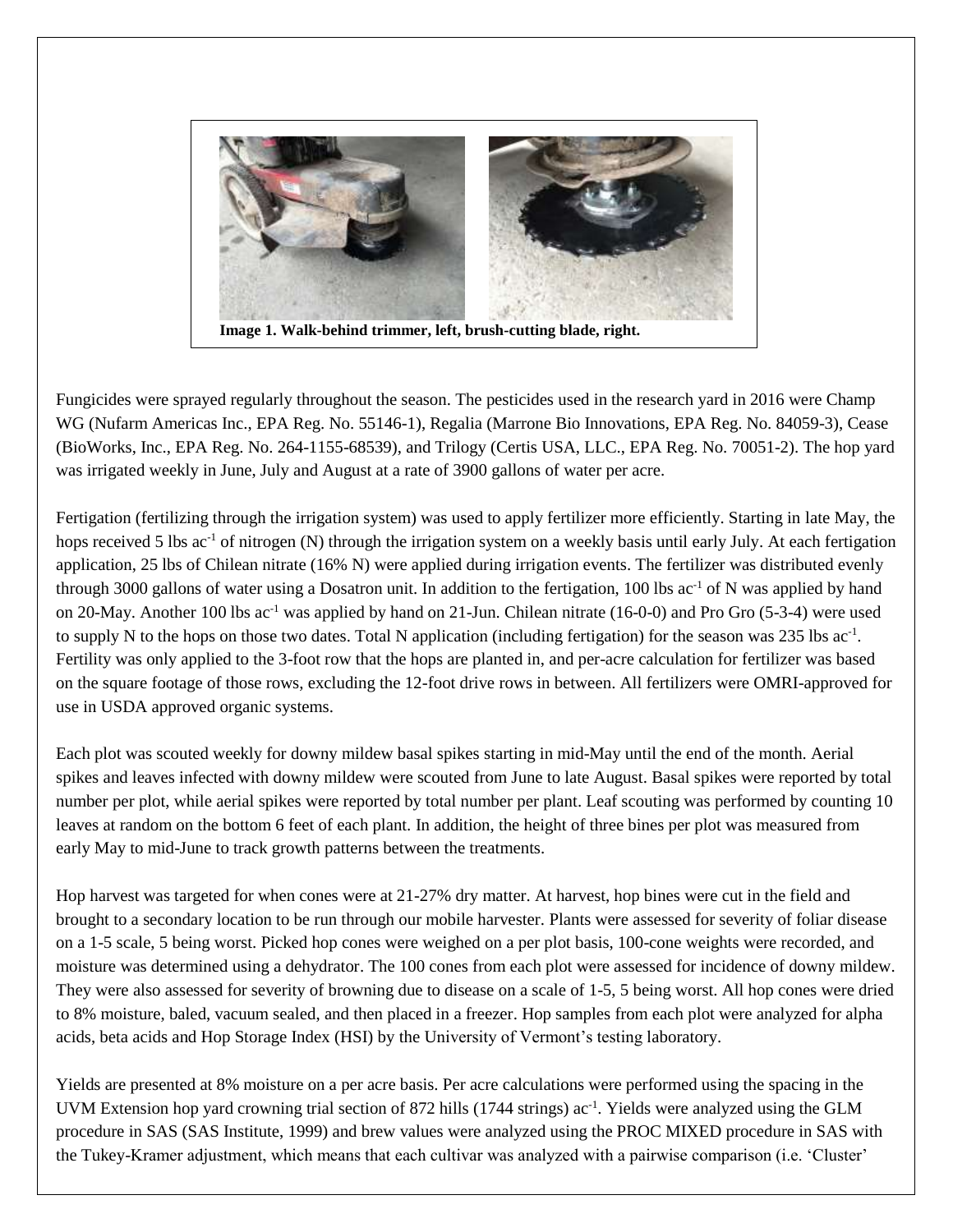statistically outperformed 'Cascade', Cascade statistically outperformed 'Mt. Hood', etc.). Relationships between variables were analyzed using the GLM procedure.

This season, we calculated the number of days that had ideal downy mildew conditions using a Pacific Northwest forecasting model based on temperature and humidity, (Gent et al. 2010) (Figure 1). The model was calculated using data from a nearby weather station in Chazy, NY. We found that 28 of the 183 days between 1-Apr 2016 and 30-Sep 2016 exhibited conditions considered likely for downy mildew infection.



**Figure 1. Number of risk units, (Gent et al. 2010), Chazy, NY, 2016.** The red line at 500 risk units indicates an increased likelihood of downy mildew infection.

. Predicting habitable conditions for downy mildew, using humidity and precipitation events, allowed us to determine optimal biofungicide application dates prior to periods of high infection risk.

Dry weather in June allowed us to spray only once during that month. Before and after June, spraying occurred about once every two weeks. Table 1 shows fungicide application dates and products for the 2016 season.

#### **Table 1. Spray schedule in the organic hop crowning trial, Alburgh, VT, 2016.**

| Date              | Product        |
|-------------------|----------------|
| $29$ -May         | Champ, Regalia |
| $3-J$ un          | Champ, Regalia |
| $5-IU$            | Champ, Regalia |
| $12$ -Jul         | Champ, Regalia |
| $21 - \text{Jul}$ | Champ, Regalia |
| $1-Aug$           | Cease          |
| $9-Aug$           | Champ, Regalia |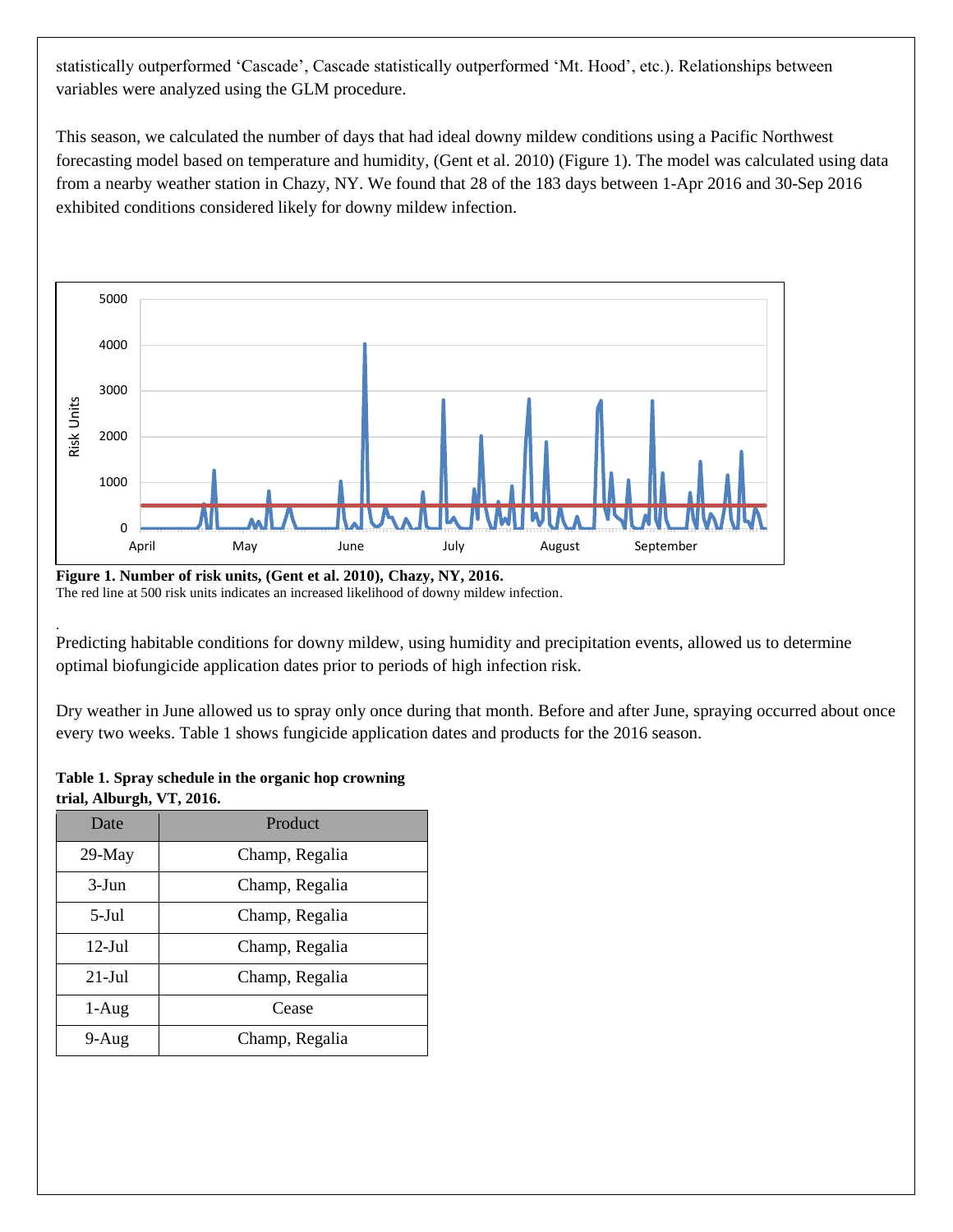## **RESULTS**

The abnormally dry weather this year kept disease pressure low throughout the season. We welcome dry weather like this in the hop yard for that reason, although for this specific project the general lack of downy mildew in the yard made it harder to compare the treatments. Weather data was recorded with a Davis Instrument Vantage PRO2 weather station, equipped with a WeatherLink data logger at Borderview Research Farm in Alburgh, VT. Missing precipitation data from 17-Aug through 31-Oct was supplemented using data provided by the NOAA from Highgate, VT. March, May, August, and September had above average temperatures. Despite the lack of rain, June and July were close to the average temperature. Overall, there were an accumulated 2653 Growing Degree Days (GDDs) this season, approximately 284 more than the historical 30-year average. While March experienced slightly more precipitation than usual, May through September was unusually dry, accumulating 7.27 inches less rain than in a usual year (Table 2). Dry conditions impacted disease pressure and yields.

| Alburgh, VT                         | March | April   | May     | June    | July    | August  | September |
|-------------------------------------|-------|---------|---------|---------|---------|---------|-----------|
| Average temperature $({}^{\circ}F)$ | 33.9  | 39.8    | 58.1    | 65.8    | 70.7    | 71.6    | 63.4      |
| Departure from normal               | 2.89  | $-4.92$ | 1.84    | 0.01    | 0.13    | 2.85    | 2.90      |
|                                     |       |         |         |         |         |         |           |
| Precipitation (inches)              | 2.51  | 2.56    | 1.53    | 2.81    | 1.79    | 2.98    | 2.47      |
| Departure from normal               | 0.29  | $-0.26$ | $-1.92$ | $-0.88$ | $-2.37$ | $-0.93$ | $-1.17$   |
|                                     |       |         |         |         |         |         |           |
| Growing Degree Days (base 50°F)     | 32    | 59      | 340     | 481     | 640     | 663     | 438       |
| Departure from normal               | 32    | $-16$   | 74      | 7       |         | 82      | 104       |

#### **Table 2. Temperature, precipitation, and growing degree day summary, Alburgh, VT, 2016.**

Based on weather data from a Davis Instruments Vantage Pro2 with WeatherLink data logger. Historical averages are for 30 years of NOAA data (1981-2010) from Burlington, VT. Alburgh precipitation data from 8/17/16-10/31/16 was missing and was replaced by data provided by the NOAA for Highgate, VT.

Yield by treatment is shown in Figure 2. The crowned treatments yielded highest, although the difference among the other treatments was not statistically significant.



**Figure 2: Yield at 8% moisture by treatment, Alburgh, VT 2016.**

Figure 3 shows plant heights over time. The plants in the control treatment were taller in the beginning of the season, but by mid-June the other treatments reached the same height.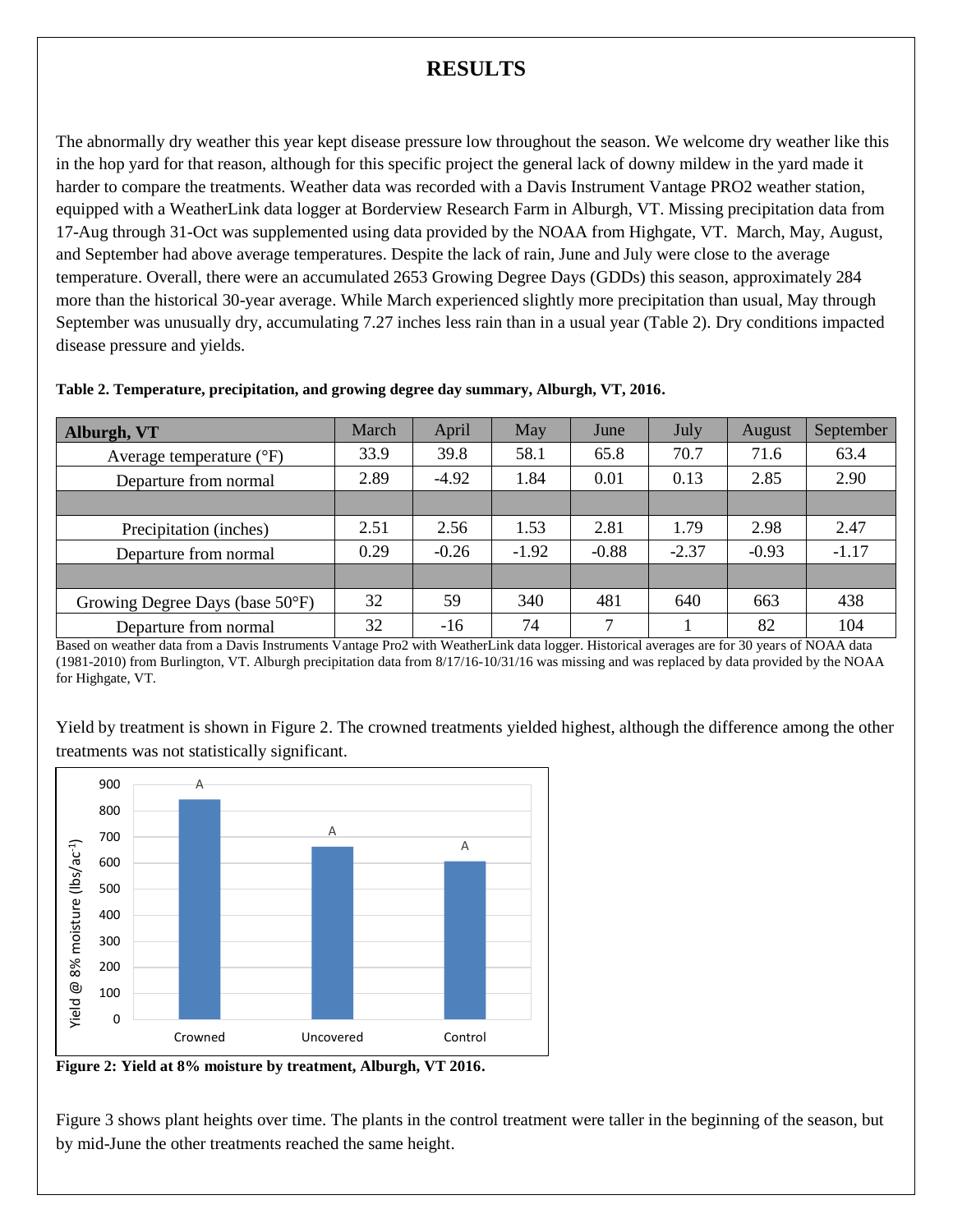

**Figure 3: Plant height by date and treatment, Alburgh, VT 2016.**

As shown in Table 3, neither dry matter, yield, nor 100 cone weight were statistically different among the treatments.

|            | Dry Matter |   | Yield                  |   | 100 Cone Weight |   |
|------------|------------|---|------------------------|---|-----------------|---|
| Treatment  | %          |   | $lbs$ ac <sup>-1</sup> |   | g               |   |
| Control    | 23.2       | a | 607                    | a | 9.90            | a |
| Crowned    | 22.7       | a | 844                    | a | 10.7            | a |
| Uncovered  | 24.2       | a | 663                    | a | 11.1            | a |
| Trial mean | 23.4       |   | 705                    |   | 10.6            |   |
| p-value    | 0.47       |   | 0.26                   |   | 0.57            |   |

**Table 3. Dry matter, yield per acre at 8% moisture, and 100 cone weight, Alburgh, VT, 2016.**

*Within a column, values with the same letter are not significantly different. Values in bold indicate top performing treatments.*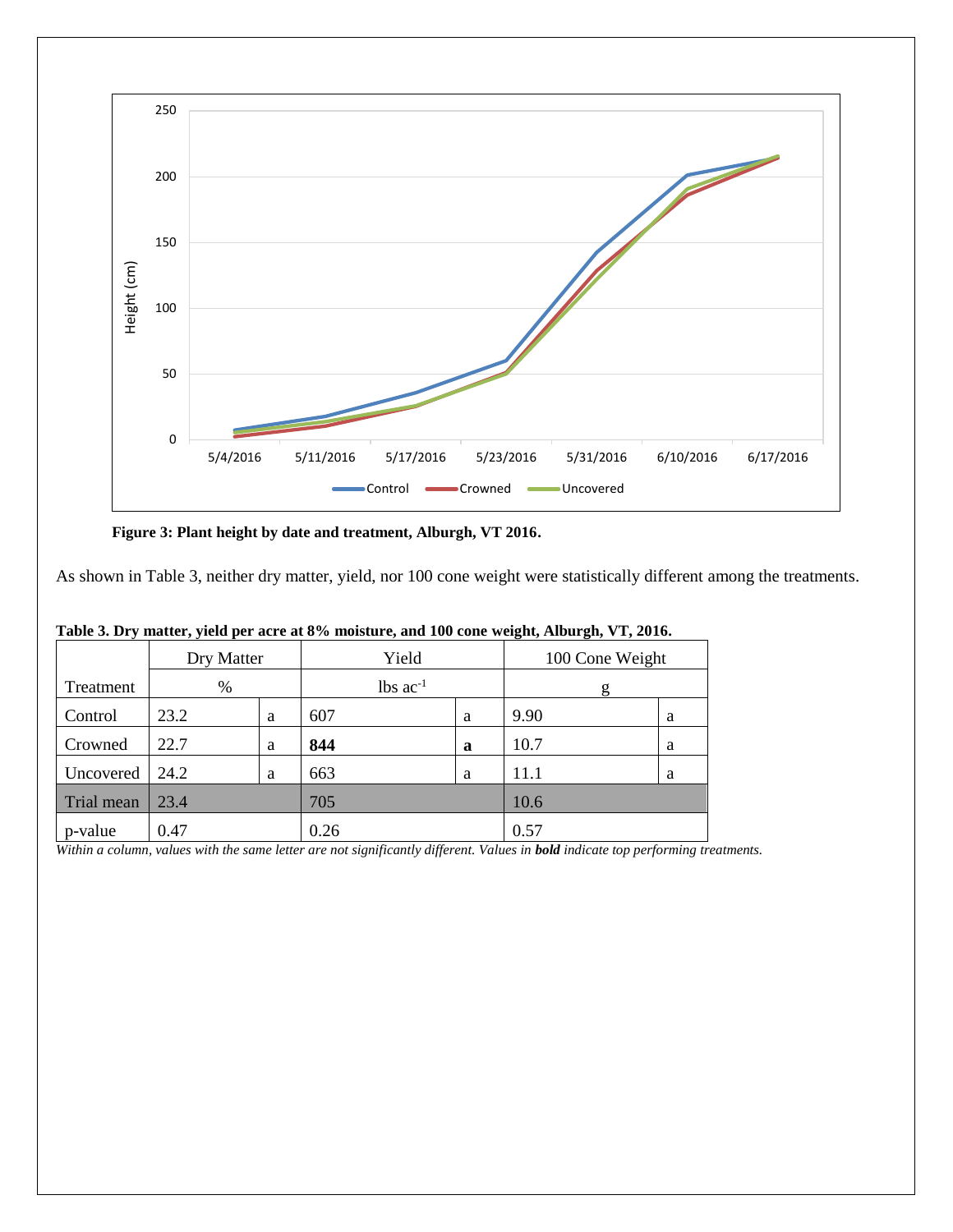Treatments did not differ in the incidence or severity of cone disease or foliar disease incidence (Table 4).

|            | <b>Cone Disease</b><br>Incidence |   | <b>Cone Disease</b><br>Severity |   | <b>Foliar Disease</b><br>Incidence |   |
|------------|----------------------------------|---|---------------------------------|---|------------------------------------|---|
| Treatment  | %                                |   | $1-5$                           |   | $1-5$                              |   |
| Control    | 52.7                             | a | 2.33                            | a | 2.25                               | a |
| Crowned    | 58.8                             | a | 2.25                            | a | 1.83                               | a |
| Uncovered  | 53.7                             | a | 2.33                            | a | 1.58                               | a |
| Trial mean | 55.1                             |   | 2.31                            |   | 1.89                               |   |
| p-value    | 0.41                             |   | 0.91                            |   | 0.59                               |   |

#### **Table 4. Cone disease incidence, cone disease severity, and foliar disease incidence, Alburgh, VT, 2016.**

*Within a column, values with the same letter are not significantly different. Values in bold indicate top performing treatments.*

Table 5 shows average number of basal spikes, aerial spikes, and infected leaves by treatment. While there were slight differences here, the treatments were not statistically different.

| Treatment  | <b>Basal</b> spikes |   | Aerial spikes |   | Leaves        |   |
|------------|---------------------|---|---------------|---|---------------|---|
|            | per plot            |   | $#$ per plant |   | $#$ per plant |   |
| Control    | 2.11                | a | 0.069         | a | 0.010         | a |
| Crowned    | 2.83                | a | 0.071         | a | 0.029         | a |
| Uncovered  | 3.11                | a | 0.051         | a | 0.010         | a |
| Trial mean | 2.69                |   | 0.064         |   | 0.017         |   |
| p-value    | 0.64                |   | 0.72          |   | 0.078         |   |

#### **Table 5. Basal spikes, aerial spikes, and leaves with downy mildew, Alburgh, VT, 2016.**

*Within a column, values with the same letter are not significantly different. Values in bold <i>indicate top performing treatments.*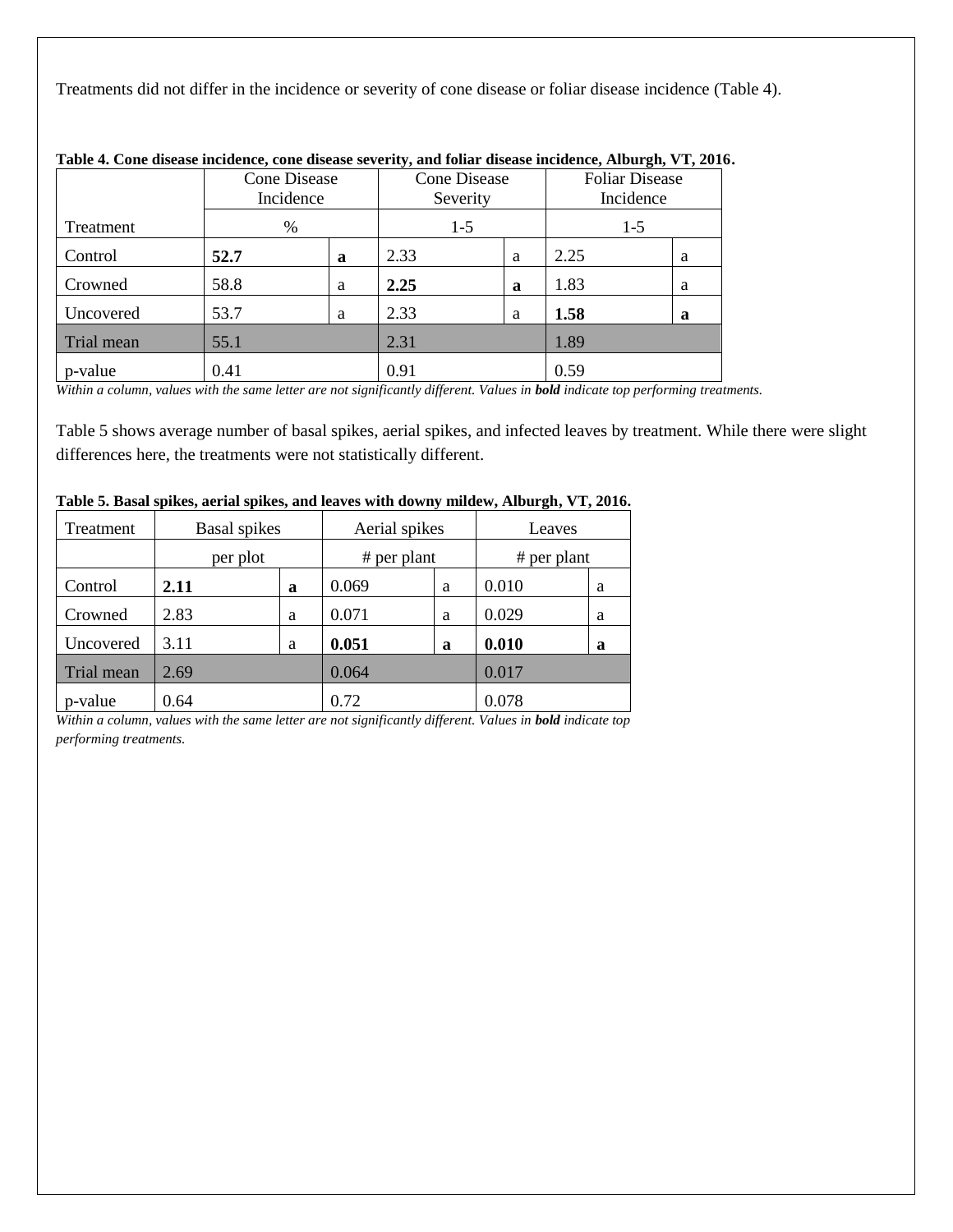Table 6 and Table 7 show alpha acids, beta acids, and hop storage index (HSI) by treatment for Cascade and Nugget, respectively. For Cascade, alpha and beta acids were statistically similar. HSI was not quite significantly different, but indicated an advantage toward the crowned plots. Alpha and beta acid values for Nugget treatments were statistically higher in the uncovered treatments, while HSI showed little difference.

| Treatment    | Alpha Acids |   | Beta Acids    |   | <b>HSI</b> |    |
|--------------|-------------|---|---------------|---|------------|----|
|              | $\%$        |   | $\frac{0}{0}$ |   |            |    |
| Control      | 4.87        | a | 6.21          | a | 0.252      | a  |
| Crowned      | 5.16        | a | 7.06          | a | 0.211      | b  |
| Uncovered    | 5.67        | a | 7.90          | a | 0.232      | ab |
| Cascade mean | 5.2         |   | 7.1           |   | 0.232      |    |
| p-value      | 0.7260      |   | 0.4071        |   | 0.1074     |    |

**Table 6. Alpha acids, beta acids, and hop storage index for Cascade hops, Alburgh, VT, 2016.**

*Within a column, values with the same letter are not significantly different. Values in bold indicate top performing treatments.*

| Treatment   | Alpha Acids |             | Beta Acids |              | <b>HSI</b> |   |
|-------------|-------------|-------------|------------|--------------|------------|---|
|             | %           |             | $\%$       |              |            |   |
| Control     | 11.38       | b           | 3.86       | $\mathbf{C}$ | 0.241      | a |
| Crowned     | 12.84       | a           | 4.19       | b            | 0.235      | a |
| Uncovered   | 13.27       | $\mathbf a$ | 4.45       | a            | 0.241      | a |
| Nugget mean | 12.5        |             | 4.2        |              | 0.239      |   |
| p-value     | 0.0067      |             | 0.0014     |              | 0.7880     |   |

**Table 7. Alpha acids, beta acids, and hop storage index for Nugget hops, Alburgh, VT, 2016**

*Within a column, values with the same letter are not significantly different. Values in bold indicate top performing treatments.*